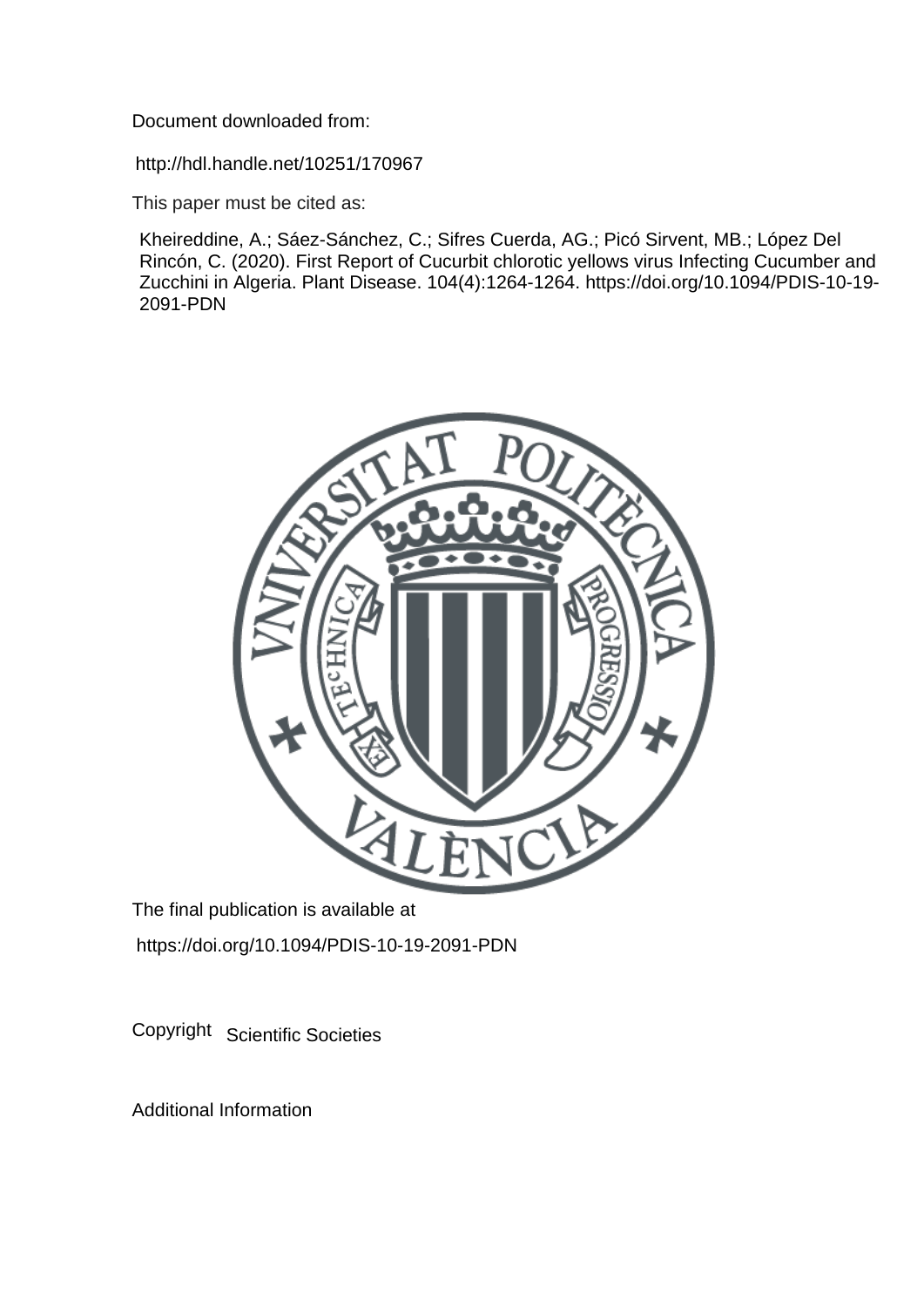## **First Report of Cucurbit chlorotic yellows virus Infecting Cucumber and Zucchini in Algeria**

## **A. Kheireddine1,2, C. Sáez<sup>1</sup> , A. Sifres<sup>1</sup> , B. Picó<sup>1</sup>** and **C. López<sup>1</sup>**

<sup>1</sup> Institute for the Conservation and Breeding of Agricultural Biodiversity (COMAV-UPV), Universitat Politècnica de València. Camino de Vera s/n, 46022 Valencia, Spain. <sup>2</sup> University Mohamed Khider Biskra, 07000 Biskra, Algeria.

Cucurbit chlorotic yellows virus (CCYV), a member of the genus *Crinivirus* (family *Closteroviridae*), is a single-stranded, positive-sense plant RNA virus, composed of RNA1 and RNA2. The virus is transmitted by the whitefly *Bemisia tabaci* biotypes MEAM1 and MED in a semipersistent manner (Li et al. 2016). CCYV was first reported on melon plants in Japan in 2004 (Gyoutoku et al. 2009). Later, the viurs was reported on many other cucurbits as well as several non-cucurbit plant species in different countries including China, Taiwan, Sudan, Lebanon, Iran, Greece, Turkey, Egypt and Saudi Arabia (see Kawazu et al. 2018). Recently, CCYV was also reported in Israel (Luria et al. 2019) and in the New World, concretely infecting melon in California (Wintermantel et al. 2019). In 2018 and 2019, zucchini (*Cucurbita pepo*), cucumber (*Cucumis sativus*) and melon (*Cucumis melo*) plants showing virus-like symptoms were observed in northeast Algeria. The presence of whiteflies was observed in all of the investigated fields in the region. The observed symptoms, which included foliar yellowing and veing clearing (e-Xtra 1), were similar to those caused by whitefly transmitted viruses such as the begomovirus (family *Geminiviridae*) tomato leaf curl New Delhi virus (ToLCNDV), the ipomovirus (family *Potyviridae*) cucumber vein yellowing virus (CVYV), and the criniviruses (family *Closteroviridae*) CCYV and cucurbit yellow stunting disorder virus (CYSDV). To investigate the etiology of the disease, a total of 69 symptomatic leaf samples (43 from zucchini, 18 from cucumber and eight from melon) collected in field crops from four agricultural areas in the city of Biskra and its surroundings (Biskra, El ghrouss, Sidi okba and Zribat eloued), and 13 asymptomatic samples from pumpkin (*Cucurbita maxima*) collected from a field located in Sidi-Okba, were analysed by the tissue-printing method (Aparicio et al.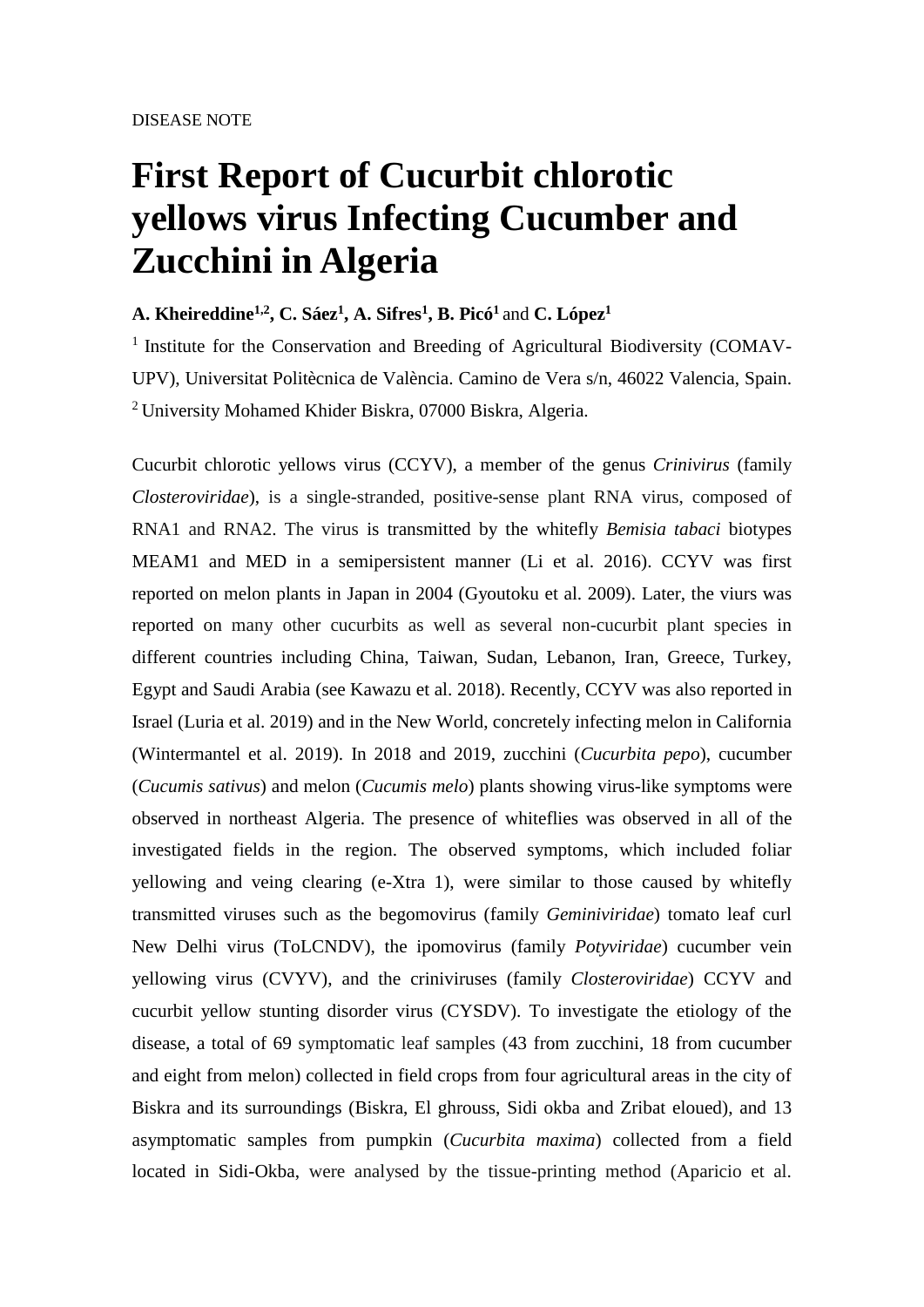2009). Freshly cut leaf petioles were directly pressed onto nylon membranes and hybridized with individual riboprobes corresponding to the complete CP gene of the four whitefly transmitted viruses described above. Out of the 69 symptomatic samples, 58 were positive for ToLCNDV (38 from zucchini, 12 from cucumber and eight from melon) and five for CCYV (three from zucchini and two from cucumber) (e-Xtra 1), while the viruses CVYV and CYSDV were not detected in any of the analyzed samples. CCYV was detected in all cases in mixed infections with ToLCNDV, which was also recently reported for the first time in this area (Kheireddine et al. 2019). This mixed CCYV-ToLCNDV infection occurred in one sample from El ghrouss (of zucchini) and in four samples from Sidi-Okba (two of zucchini and two of cucumber). In order to confirm CCYV identification, total RNA extracts were obtained with TRIzol reagent (Thermo Fisher Scientific, Carlsbad, CA, USA) from the original zucchini (three) and cucumber (two) samples and from asymptomatic samples (two) and reverse transcribed using random primers. Based on the complete CCYV sequence (accession numbers AB523788 and AB523789 for RNA1 and RNA2, respectively) (Okuda et al. 2010), three pairs of primers were designed. RdRp-up (5´- CCTAATATTGGAGCTTATGAGTAC-3´)/RdRp-do (5´-

CATACACTTTAAACACAACCCCCT) was expected to amplify a portion of the RNA dependent RNA polymerase (RdRp) region (754 bp) of RNA1; whereasHsp-up (5´- TGCGTATGTCAATGGTGTTATG-3´)/Hsp-do (5´-ATCCTTCGCAGTCAAAAACC-3´) and CP-up (5´-ATGGAGAAGACTGACAATAAAC-3´)/CP-do (5´- TTATTTACTACAACCTCCCGGTGC-3´) were anticipated to amplify, respectively, a portion of the heat shock protein 70 homologue (Hsp70h) region (462 bp) and the complete coat protein (CP) gene (753 bp) of RNA2. PCR products of the expected sizes were obtained from the five symptomatic samples, but not from the asymptomatic controls (e-Xtra 1). PCR fragments were directly sequenced in both directions by Sanger-sequencing at the Instituto de Biología Molecular y Celular de Plantas (Universitat Politècnica de València, Valencia, Spain). BLAST analysis indicated that the five symptomatic samples shared identical amplicon sequences, and therefore only the sequences of a CCYV isolate from zucchini (CCYV-Sidi) were deposited in GenBank under the accession numbers MN529558 (RdRp), MN529559 (Hsp70h) and MN529560 (CP). The RdRP, Hsp70h and CP sequences demonstrated higher than 99% nucleotide identity with the respective genes of CCYV isolates from Greece, Asia, Africa and California. To our knowledge, this is the first report of CCYV in Algeria.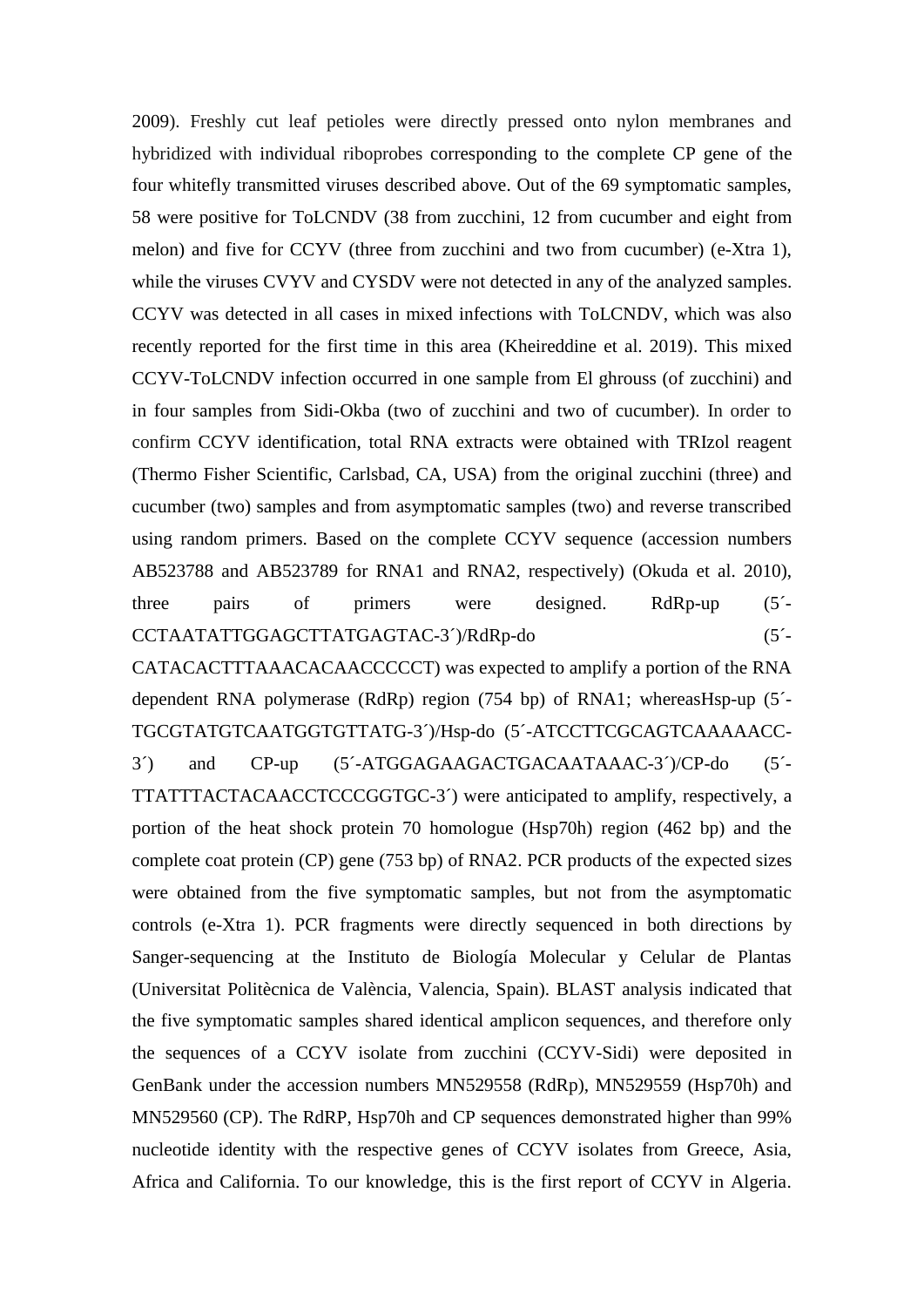CCYV could represent a serious threat for valuable cucurbit crops in this and other countries of Mediterranean basin. It is necessary to implement efficient control measures to prevent further spread of the virus and minimize yield losses.

## *References***:**

Aparicio, F., et al. 2009. Eur. J. Plant Pathol. 23: 117. [https://doi.org/10.1007/s10658-](https://doi.org/10.1007/s10658-008-9347-5) [008-9347-5](https://doi.org/10.1007/s10658-008-9347-5)

Gyoutoku, Y., et al. 2009. Jpn. J. Phytopathol. 75: 109. <https://doi.org/10.3186/jjphytopath.75.109>

Kawazu, Y., et al. 2018. Euphytica 14: 239.<https://doi.org/10.1007/s10681-018-2321-1>

Kheireddine, A., et al. 2019. Plant Dis. 103: 3291. [https://doi.org/10.1094/PDIS-05-19-](https://doi.org/10.1094/PDIS-05-19-1118-PDN) [1118-PDN](https://doi.org/10.1094/PDIS-05-19-1118-PDN)

Li, J., et al. 2016. Sci. Rep. 6: 36604.<https://doi.org/10.1038/srep36604>

Luria, N., et al. 2019. Phytobiomes journal 3: 61. https://apsjournals.apsnet.org/doi/10.1094/PBIOMES-07-18-0034-R

Okuda, M., et al. 2010. Phytopathology 100: 560. [https://doi.org/10.1094/PHYTO-100-](https://doi.org/10.1094/PHYTO-100-6-0560) [6-0560](https://doi.org/10.1094/PHYTO-100-6-0560)

Wintermantel, W.M., et al. 2019. Plant Dis. 103: 778. [https://doi.org/10.1094/PDIS-08-](https://doi.org/10.1094/PDIS-08-18-1390-PDN) [18-1390-PDN](https://doi.org/10.1094/PDIS-08-18-1390-PDN)

**A. Kheireddine** and C. Sáez contributed equally to this work.

**Funding:** This work was supported by the Spanish Ministerio de Ciencia, Innovación y Universidades, cofunded with FEDER funds (project nos. AGL2017-85563-C2-1-R and RTA2017-00061-C03-03 [INIA]) and the programa para grupos de investigación de excelencia from the Consellería d´Educació, Investigació, Cultura i Esport, (Generalitat Valenciana) (Prometeo Program 2017/078). A. Kheireddine thanks the Erasmus+ Programme of the European Union for her mobility project (KA107 2018-20). C. Sáez is a recipient of a predoctoral fellowship from Generalitat Valenciana, cofunded by the Operational Program of the European Social Fund (FSECV 2014-2020) (grant no. ACIF/2016/188).